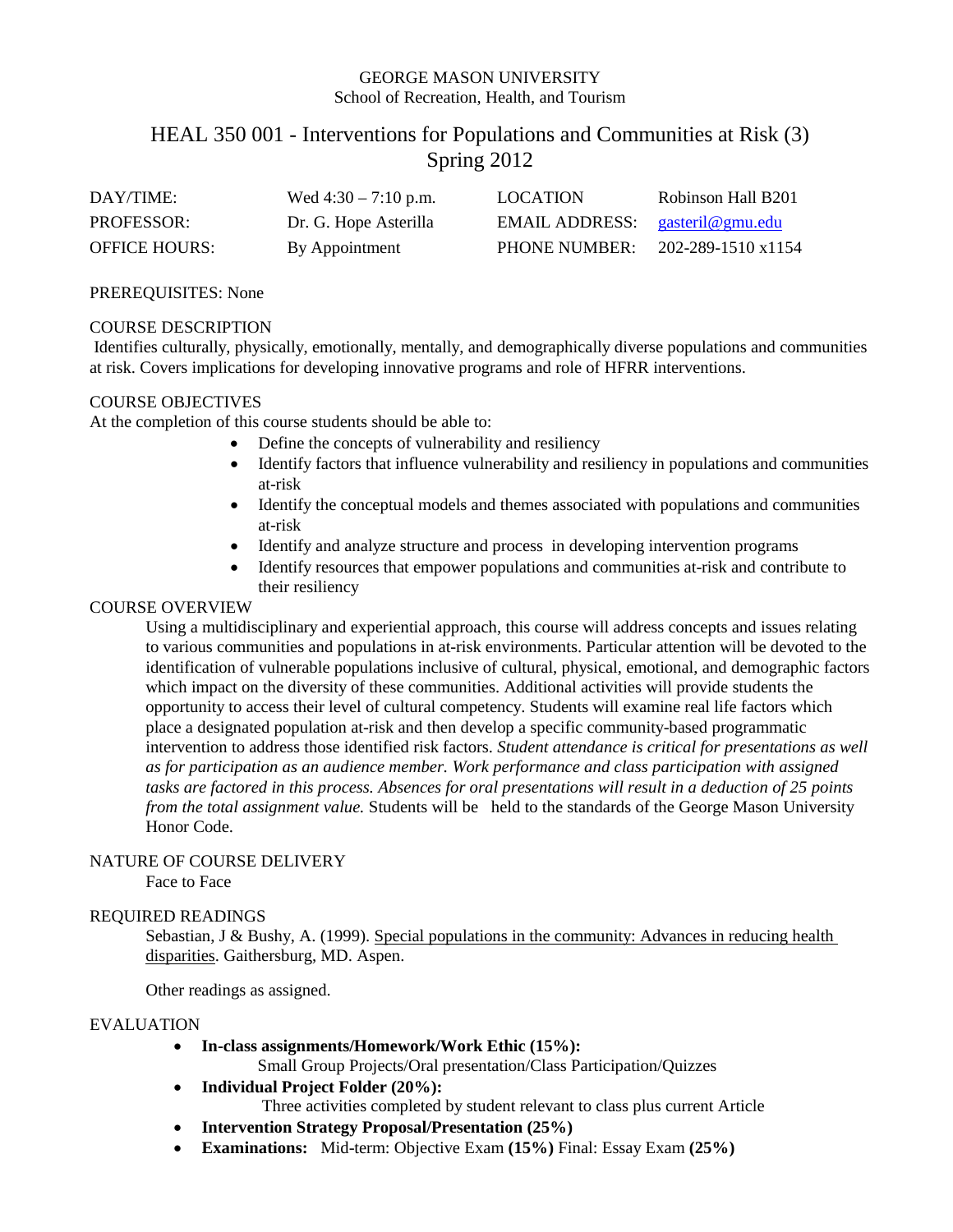# **Requirements**

- **In-Class Assignments/Homework/Work Ethic**: Students will work in small groups to facilitate understanding of various topics. In addition, student groups will present an oral review **(8-minutes total)** of assigned chapters to the class for discussion. *Student attendance is critical for presentations as well as for participation as an audience member. Work performance and class participation with assigned tasks are factored in this process. Collective homework assignments carry significant point value. Absences for oral presentations will result in a deduction of 25 points from the total assignment value.*
- **Individual Project Folder**: Students will complete **three** individual projects. For the first project, all students must select and participate in **an approved new leisure activity** of his/her choice. This activity must have an organizational backing. For the second project, students will **interview an elder in their family**. Students may then choose **any one activity of interest** from the below list to complete. All activities must relate to populations at-risk. Students will submit a one-paged typed summary, in correct format, of *each* experience detailing (1) why they chose that activity (2) what they learned from it (3) how the activity was relevant to the class and its significance/connection to populations at risk. Student will share **the leisure activity** with the class and *submit all project summaries in a soft folder for grading.* The list of options for the individual projects include:
	- ► *visit a different neighborhood\** ► write a relevant movie review
		-
	- ► participate in a new cultural event ► volunteer for day for a new organization
	-
	- ► attend a community meeting ► interview a health professional
	- $\triangleright$  write a poem about a community issue  $\triangleright$  attend the meeting of a campus group new to you

► visit the Office of Equity and Diversity► convince the instructor of another option Services at GMU *\*cultural tourism*

- **Current Journal Article:** Throughout the semester, students will be given several articles to analyze relating to the health and well-being of populations at-risk. During this course, students are to monitor publications for articles relevant to class topics. These articles must be researched based and selected from professional journals, or credible magazines. **Select and reproduce one article of your choice for submission and a brief oral presentation.** A one page written summary**, to be submitted with your Individual Project Folder is required for this assignment.**
- **Intervention Strategy Proposal (IP):** The purpose of this project is to provide students with exposure to community-based organizations that work with populations at-risk. Students will select an organization or program in which to volunteer /observe for the semester. During this time students will interact with organization and talk with its leadership to identify a gap in current services where an intervention may be helpful. (Ideally, this project should be supportive of your major course of study). Students' will then complete an *Intervention Proposal Analysis Form (IPA)* and develop a short-term, "do-able" intervention strategy appropriate for this audience. This intervention will be presented to the class in a **three-minute oral presentation** supported by a two-three page written proposal to be submitted.
- **Independent Study Days:** Assignments in this class involve community interaction. Independent Study days provide students the opportunity to complete projects and to make appointments with their designated community organization during "regular" business hours. **Written benchmark assignments are submitted to ensure appropriate use of this time.**
- **Examinations:** The midterm will be objective in format. The final exam will be a case study.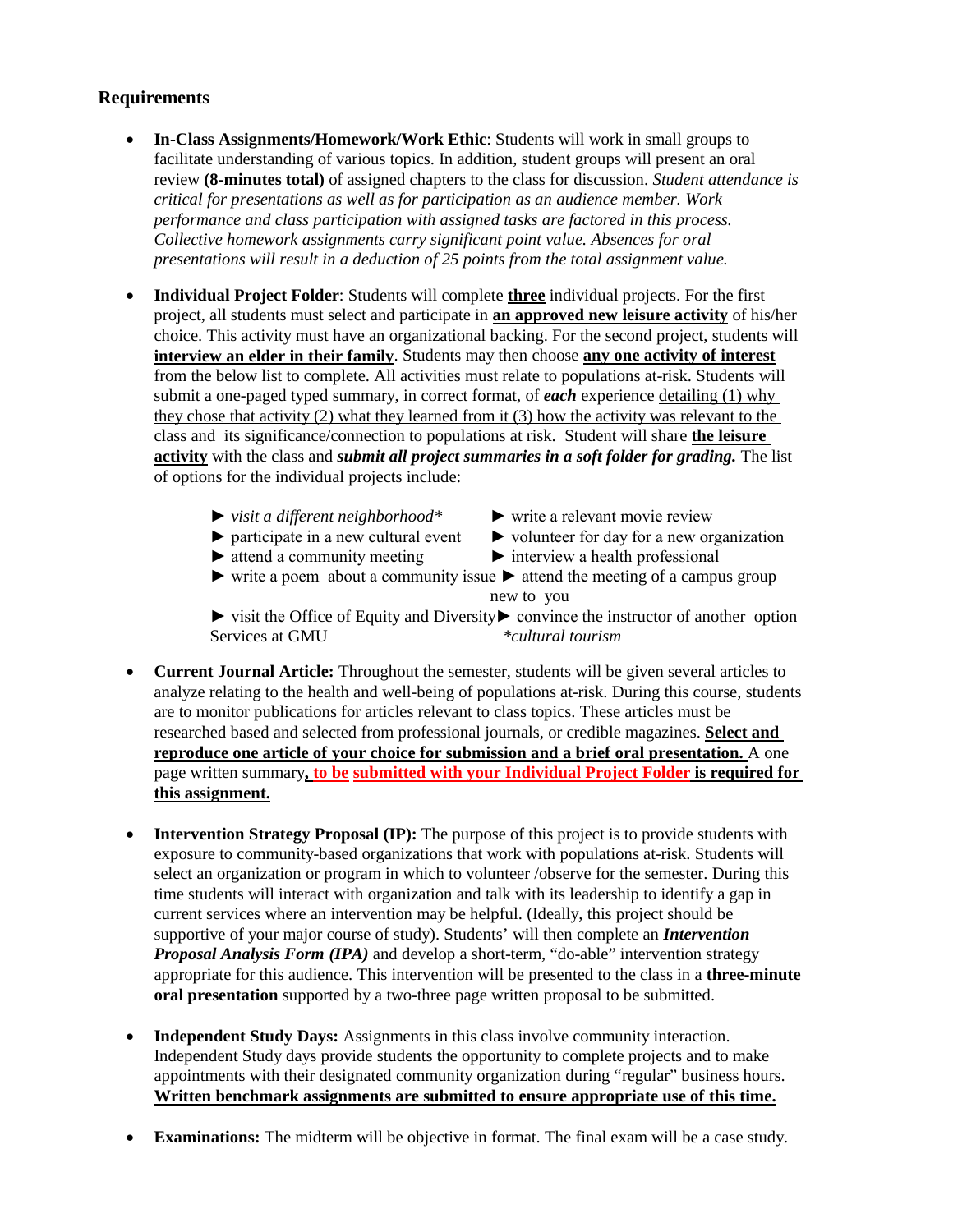#### **Grading Scale**

| $A = 94 - 100$ | $B_{+} = 88 - 89$ | $C_{+}$ = 78 – 79 | $D = 60 - 69$ |
|----------------|-------------------|-------------------|---------------|
| $A - 90 - 93$  | $B = 84 - 87$     | $C = 74 - 77$     | $F = 0 - 59$  |
|                | $B - = 80 - 83$   | $C_{-}$ = 70 – 73 |               |

# **NOTES:**

- **Inclement Weather:** Cancellation of classes due to weather will be announced by George Mason University. Students may be required to complete assignments for cancelled classes *virtually* at the discretion of the instructor to maintain course flow.
- **Assignments/Grading/Extra Credit**: All assignments and presentations are due on the scheduled date. All written assignments are to be typed. Late assignments (including those provided by email after class) may be accepted at the discretion of the instructor but will be assessed a five-point penalty or a letter grade deduction. Assignments will **not be accepted** past original due date unless previously discussed. Any extenuating circumstances **must** be discussed with the instructor *prior* to the due date. Extra credit work will not be given in place of scheduled work assignments.
- **Absences**: Hand-outs or missed information are the student's responsibility to obtain.
- **Class Courtesy**: Please be mindful of your colleagues while in class. Please limit food intake to small snack items. Cell phones and pagers should be on vibrate or turned off. Use of computers in class must be for class purposes only. *Please do not take or make calls while class is in session—this includes texting while in class.*
- **Students with disabilities**. Students who are on file with the Disability Support Service Office should bring the documentation to the professor at the first class session.
- **E-mail**: Questions for the Professor will be returned in as timely a manner as possible. Many times specific questions may be answered in an all-class email response.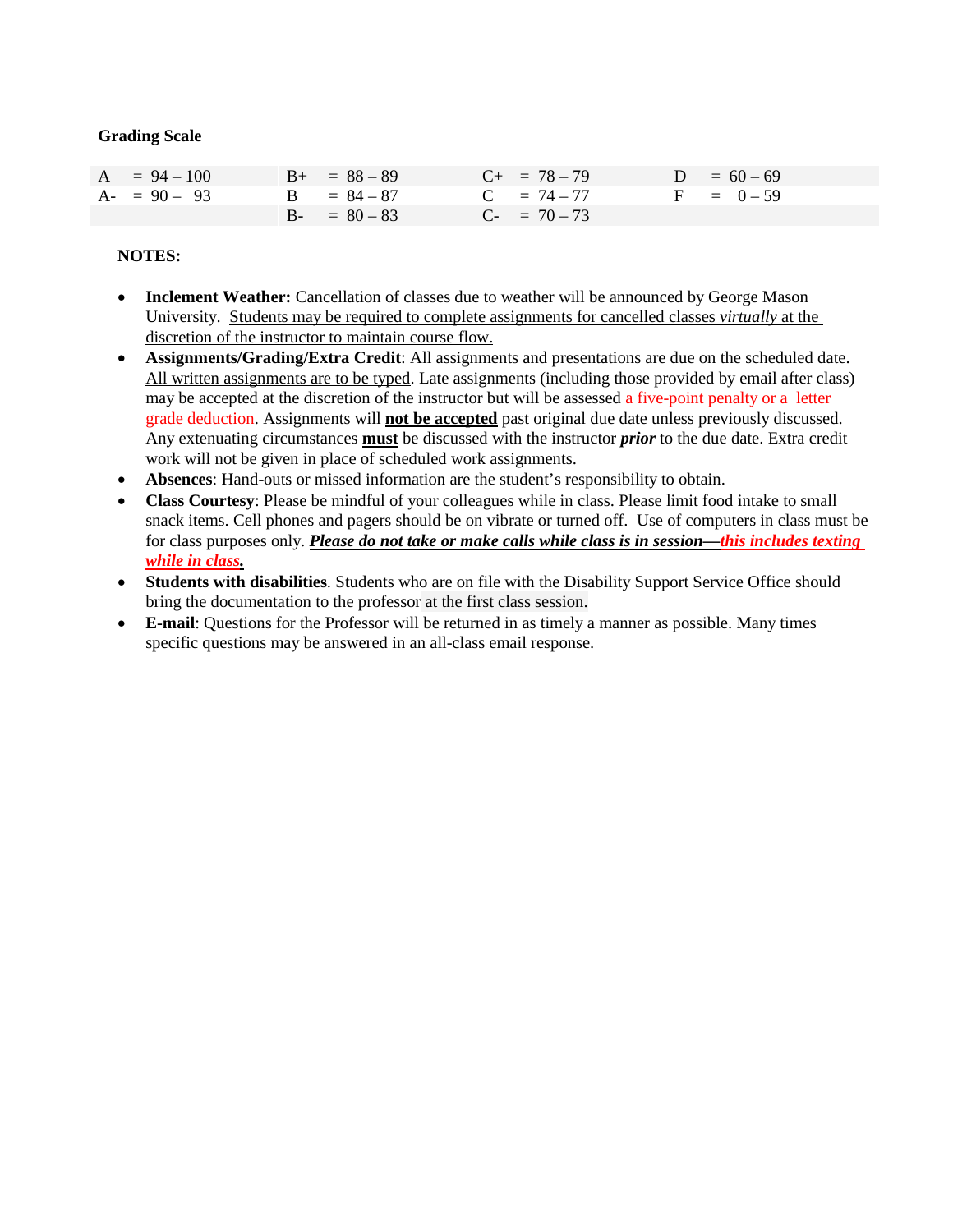# HEAL 350 001 - COURSE SCHEDULE – Spring 2012 January 23, 2012- May 16, 2012

| <b>DATE</b>        | <b>IN-CLASS DISCUSSION/TOPIC</b>              | <b>HOMEWORK/BENCHMARKS</b>                            |
|--------------------|-----------------------------------------------|-------------------------------------------------------|
| <b>January 25</b>  | <b>Introduction to Course</b>                 | <b>Homework for next class:</b>                       |
|                    |                                               | Read Part I: (Page 3) - Draft a typed                 |
|                    |                                               | response to <i>Discussion Question</i> #1             |
|                    |                                               | (page 8) as it relates to your current                |
|                    |                                               | (or former) work environment                          |
|                    |                                               |                                                       |
| <b>February 1</b>  | The Wellness Model<br>$\bullet$               | Due Today: Discussion Question #1                     |
|                    | The Concept of Vulnerability<br>٠             |                                                       |
|                    | and Resiliency                                | <b>Homework for next class:</b>                       |
|                    | Cultural & Linguistic<br>$\bullet$            | <b>Chapter Assignment Discussions</b>                 |
|                    | Competence                                    | Benchmark: Identify Individual                        |
|                    | <b>Other Dimension Factors</b><br>$\bullet$   | Leisure Projects of interest                          |
|                    | <b>Building Community</b>                     |                                                       |
|                    |                                               |                                                       |
|                    | In-class Chapter assignments and<br>$\bullet$ |                                                       |
|                    | group work                                    |                                                       |
| <b>February 8</b>  | <b>Chapter Group Meeting</b><br>٠             | Due Today: Submit leisure activity for approval       |
|                    | <b>Guest Speaker: NCBI</b>                    | <b>Benchmarks</b> : (1) Identify an organization or   |
|                    |                                               | program that addresses populations at risk.           |
|                    |                                               | Begin to define your gap in service for the           |
|                    |                                               | <b>Intervention Proposal (IP); (2)Don't forget to</b> |
|                    |                                               | prepare <b>handouts for the chapter</b>               |
|                    |                                               | presentation                                          |
| <b>February 15</b> |                                               | Due Today: Chapter presentations with handouts        |
|                    | Group Presentations – Chapter                 |                                                       |
|                    | <b>Discussions</b>                            | <b>Homework for next class:</b>                       |
|                    | <b>Review for Midterm Test</b>                | <b>Review Study Guide for Mid-term Exam</b>           |
|                    |                                               |                                                       |
| <b>February 22</b> | <b>Independent Study</b>                      |                                                       |
| <b>February 29</b> | <b>Midterm Exam</b>                           | Due Today: Midterm Exam - In class.                   |
|                    |                                               |                                                       |
|                    |                                               | <b>Homework for next class:</b>                       |
|                    |                                               | Chapter of Choice: #17-22: Pick one                   |
|                    |                                               | chapter of interest from the indicated                |
|                    |                                               | chapters above: Write a one page                      |
|                    |                                               | summary detailing your interest: include              |
|                    |                                               | three key points, one question for                    |
|                    |                                               | discussion and relevancy for today.                   |
| March 7            | Mid-term review<br>$\bullet$                  |                                                       |
|                    | <b>Resiliency and Social Support</b>          | <b>Due Today: Chapter of Choice</b>                   |
|                    | <b>Empowering Special Populations</b><br>٠    |                                                       |
|                    | Principles of and designing the               | <b>Homework: Prepare IPA form</b>                     |
|                    |                                               |                                                       |
|                    | <b>Intervention Proposal</b>                  |                                                       |
| <b>March 14</b>    | <b>Spring Break</b>                           |                                                       |
| March 21           | Leadership Profile<br>٠                       | Due Today: IPA Form for submission                    |
|                    | In-Class Activity: Task Force #1<br>٠         |                                                       |
|                    |                                               | <b>Homework for next class:</b>                       |
|                    |                                               | Presentations for Leisure Activity and                |
|                    |                                               | Journal Article                                       |
|                    |                                               |                                                       |
|                    |                                               |                                                       |
| March 28           | <b>Presentations: Leisure Activity/</b>       | Due Today: Individual Project Folder and              |

*(Note: Instructor reserves the right to alter the schedule as necessary)*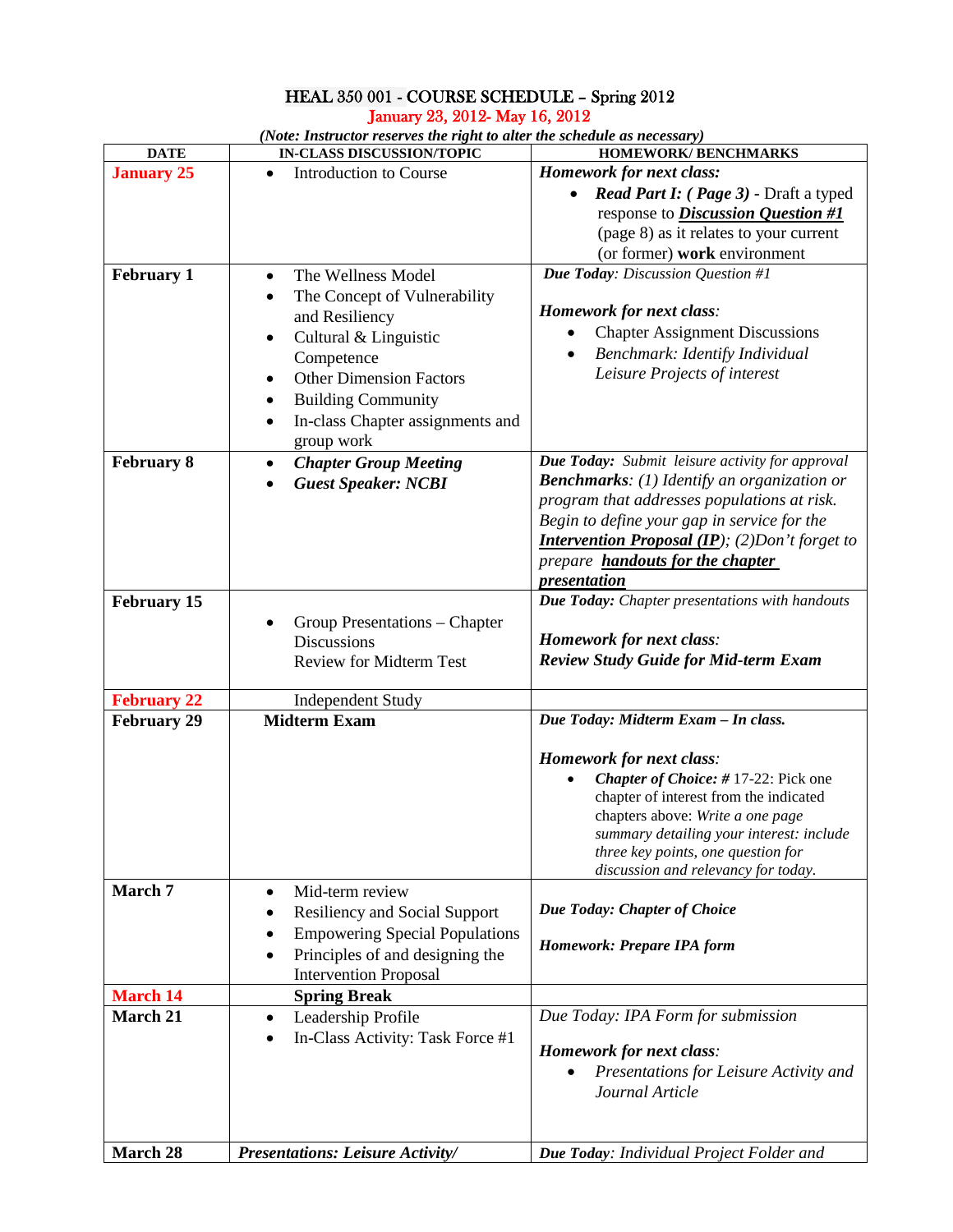|                 | <b>Independent Projects and Journal</b><br><b>Article</b>                                                                                                                                                  | Journal Article<br><b>Homework for next class:</b><br><b>Read Part III: p.189-194</b><br>Draft a typed response to Question #1 (page)<br>194) |
|-----------------|------------------------------------------------------------------------------------------------------------------------------------------------------------------------------------------------------------|-----------------------------------------------------------------------------------------------------------------------------------------------|
| <b>April 4</b>  | Partnership Building/Research,<br>٠<br>Policy and Clinical Perspectives<br><b>Professional Roles</b><br>٠<br>Community Focused Approaches to<br>٠<br>Vulnerability<br>Task Force #2/In-Class Activity<br>п | <b>Due Today:</b> Question #1 (page 194)<br><b>Homework for next class:</b><br><b>Intervention Proposals</b>                                  |
| April 11        | <b>Intervention Proposal Presentations</b>                                                                                                                                                                 | Due Today: Oral Presentations and the<br><b>Intervention Proposal</b>                                                                         |
| <b>April 18</b> | <b>Independent Study</b>                                                                                                                                                                                   |                                                                                                                                               |
| April 25        | Tying it Together: The<br>٠<br><b>Interdisciplinary Plans</b><br>Task Force #3<br>٠<br><b>In-class work: w/Case Study Review</b>                                                                           |                                                                                                                                               |
| May 2           | <b>Future Directions/Proposal Selection</b><br>Final Exam Review                                                                                                                                           |                                                                                                                                               |
| May 9           | Final Exam                                                                                                                                                                                                 |                                                                                                                                               |

# *Student Expectations*

- Students must adhere to the guidelines of the George Mason University Honor Code [See [http://academicintegrity.gmu.edu/honorcode/\]](http://academicintegrity.gmu.edu/honorcode/).
- Students with disabilities who seek accommodations in a course must be registered with the George Mason University Office of Disability Services (ODS) and inform their instructor, in writing, at the beginning of the semester [See [http://ods.gmu.edu/\]](http://ods.gmu.edu/).
- Students must follow the university policy for Responsible Use of Computing [See [http://universitypolicy.gmu.edu/1301gen.html\]](http://universitypolicy.gmu.edu/1301gen.html).
- Students are responsible for the content of university communications sent to their George Mason University email account and are required to activate their account and check it regularly. All communication from the university, college, school, and program will be sent to students solely through their Mason email account.
- Students must follow the university policy stating that all sound emitting devices shall be turned off during class unless otherwise authorized by the instructor.
- Students are expected to exhibit professional behaviors and dispositions at all times.